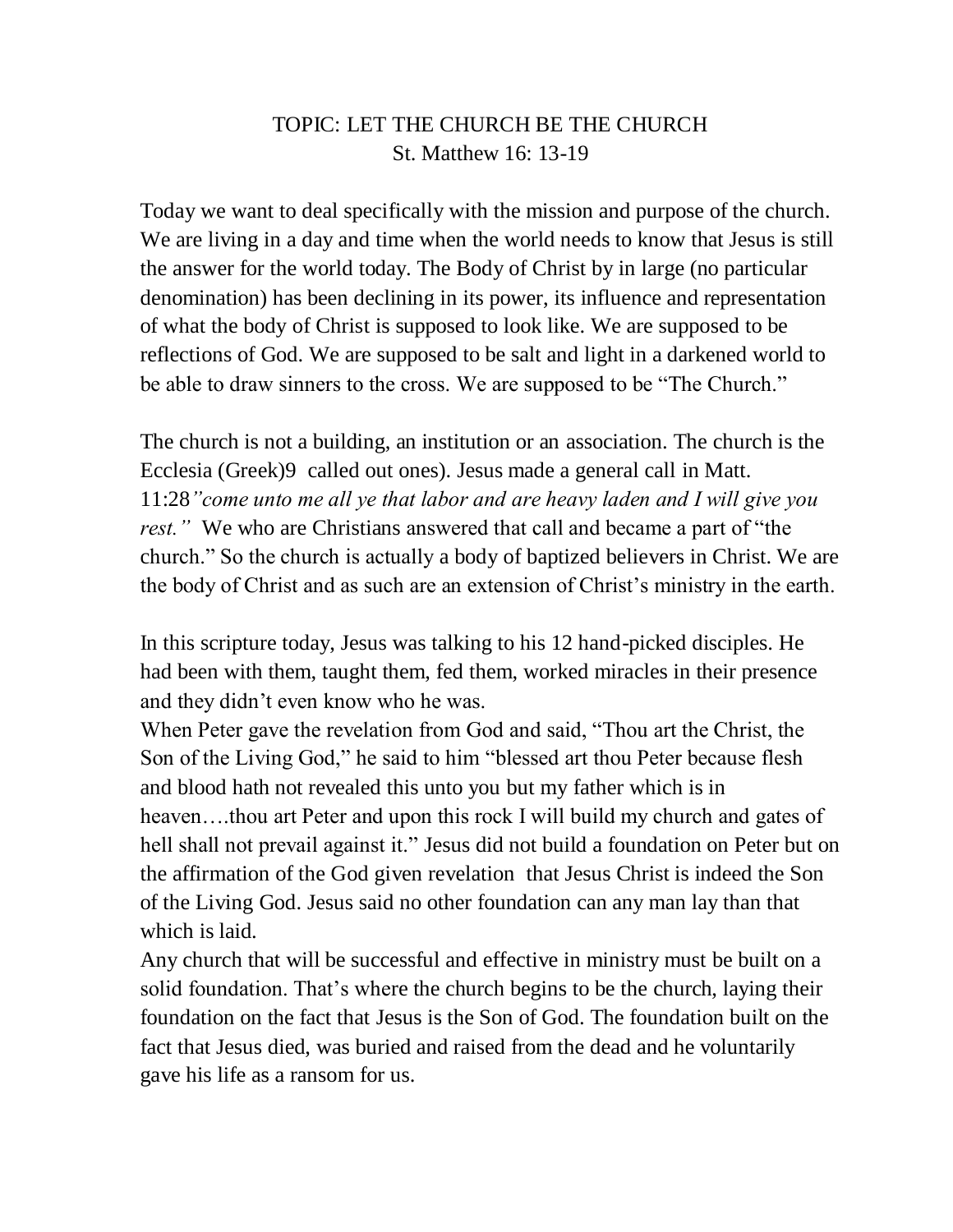We can have beautiful sanctuaries with crystal windows, we can have melodies singing, anointed preaching, powerful teaching and even excellent administration, but if Jesus is not the foundation, it is not church.

We, as the church are supposed to be reflections of God. We are supposed to live our lives to the extent that people can look at us and say, Oh, that's what God looks like. The church in a community is to be a place of healing, a place of deliverance, a place of solace, a place of refuge and so much more. But the church by in large is declining in its influence and power. The church is not respected as it used to be in days of old. People would not sell drugs near a church, would not curse in front of a church, would put their cigarettes out when they passed by.

But now, they break into the church, they sell drugs in front of the church, they curse in front of Christians and the list goes on.

The gates of hell shall not prevail against it. Why did he say the gates of hell? In ancient days the strength of the cities were judged by the strength and structure of the gate. The gate was their first place of assault. That is why Jericho seemed so unconquerable because their gate was so solid and strong. So Jesus was letting Peter know that the power of hell cannot overpower the church.

How can the church re-establish its influence in the world? By showing its vital signs.

Have Jesus Christ as our foundation. Spreading the gospel of Christ and making disciples. Showing love to all mankind Refusing to bow to the world's standards by compromising

The church is a place of deliverance, a place of love a place of power, a place of passion, healing, integrity and victory. Let the church be the church.

I believe that whatever is written on the outside of your sanctuary should be reflected inside.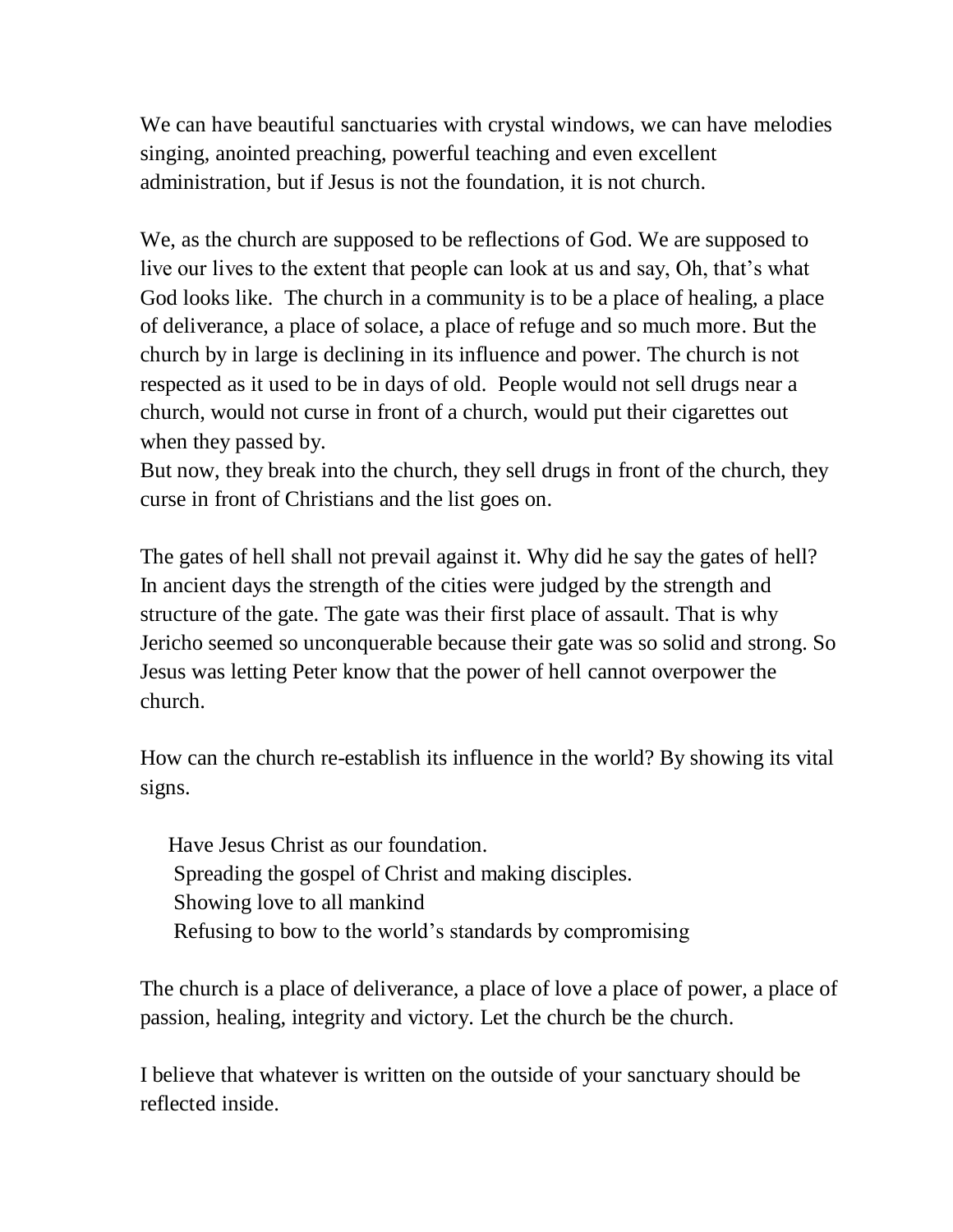If the name of your church is "The church of Miracles" then miracles should be taking place inside. If the name of your church is "Restoration Tabernacle" then restoration should be going on inside.

Jesus said, "Peter I give you the keys to the kingdom." Keys represent authority. Which is a derivative of the word authorization. As believers we are authorized to go into the enemy's camp and do what we have to do to the glory of God. ….Jesus said in my name……………

In closing, we must remember that each and every one of us are a part of the Church. (The body of Christ).

We have to check ourselves frequently to be sure that we are at the place where God wants us to be and that he can count on us to live in a way that he is pleased and that we are still representing. How do we know if we are alive and representing?

We know in the same way that we check and monitor our health……by our vital signs.

These signs are to be used to measure the body's basic functions and if there is a problem in any of these areas, it's not hard to find out what the problems are.

Temperature Blood pressure Repertory rate Pulse

Do you still love God (to love him is to serve him) Do you still have love for your brothers and sisters? Do you still love and live by his word? Are you sharing that love with others?